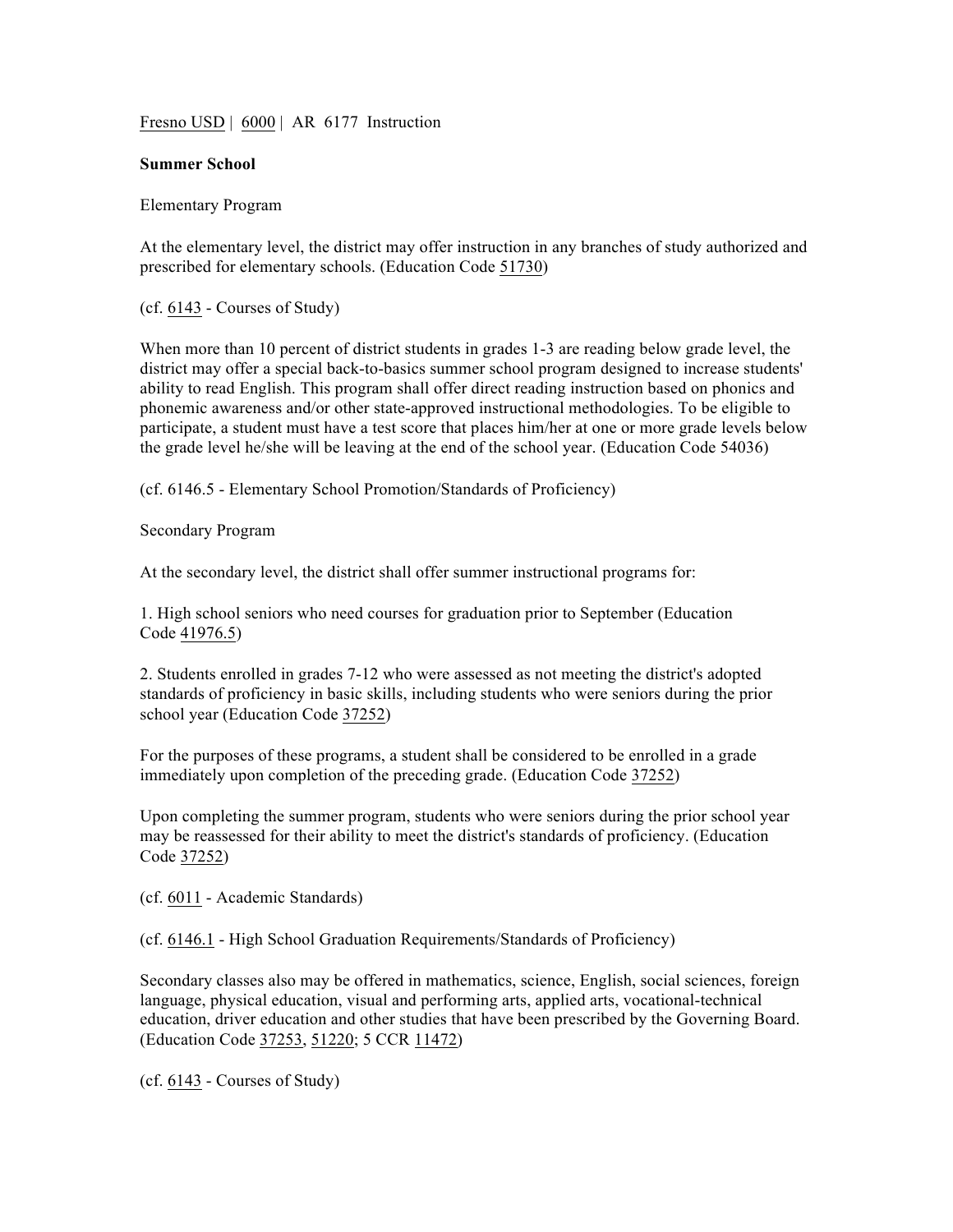Original Credit Courses

Students enrolled in grades 9-12 may take only one Original Credit Summer School Class from each of the Core Curriculum Subject Areas (Math, English-Language Arts, History-Social Science, and Science) during his/her four-year high school career. (Education Code 37253)

(cf. 6143 Courses of Study)

Original Credit Exception Policy

A second year course from the same Core Curriculum Subject Area may be taken if the student has an impacted schedule as recommended by his/her counselor and approved by the regular site principal. (Original Credit Summer School may not be used to reduce the students schedule to 5 periods nor is it intended to allow students to become an office or classroom aide). (Education Code 37253, 51220; 5 CCR 11472)

(cf. 6143 Courses of Study)

Special Education

Extended-year special education and related services shall be provided for substantially disabled students between the close of one academic year and the beginning of the succeeding academic year when so specified in the student's individualized education program (IEP). Eligible students shall be those for whom the IEP team determines that interruption of the student's educational program may cause regression, making it impossible or unlikely that the student will attain the level of self-sufficiency and independence otherwise expected. (Education Code 41976.5; 5 CCR 3043)

The services provided during the extended-year program shall be comparable in standards, scope and quality to the special education program offered during the regular school year. (5 CCR 3043)

(cf. 6159 - Individualized Education Program)

(cf. 6164.4 - Identification of Individuals for Special Education)

Title I (Compensatory Education Students)

1. Elementary and Secondary Schools may offer a summer program for eligible Title I students to address the needs of that specific population.

Federal/state funds may be used only to provide instruction that supplements what other summer school students receive and may not be used solely for the purpose of meeting state legislated mandates.

2. Services provided from this funding source shall not supplant existing programs and/or available classroom space relating to traditional summer school/intersession.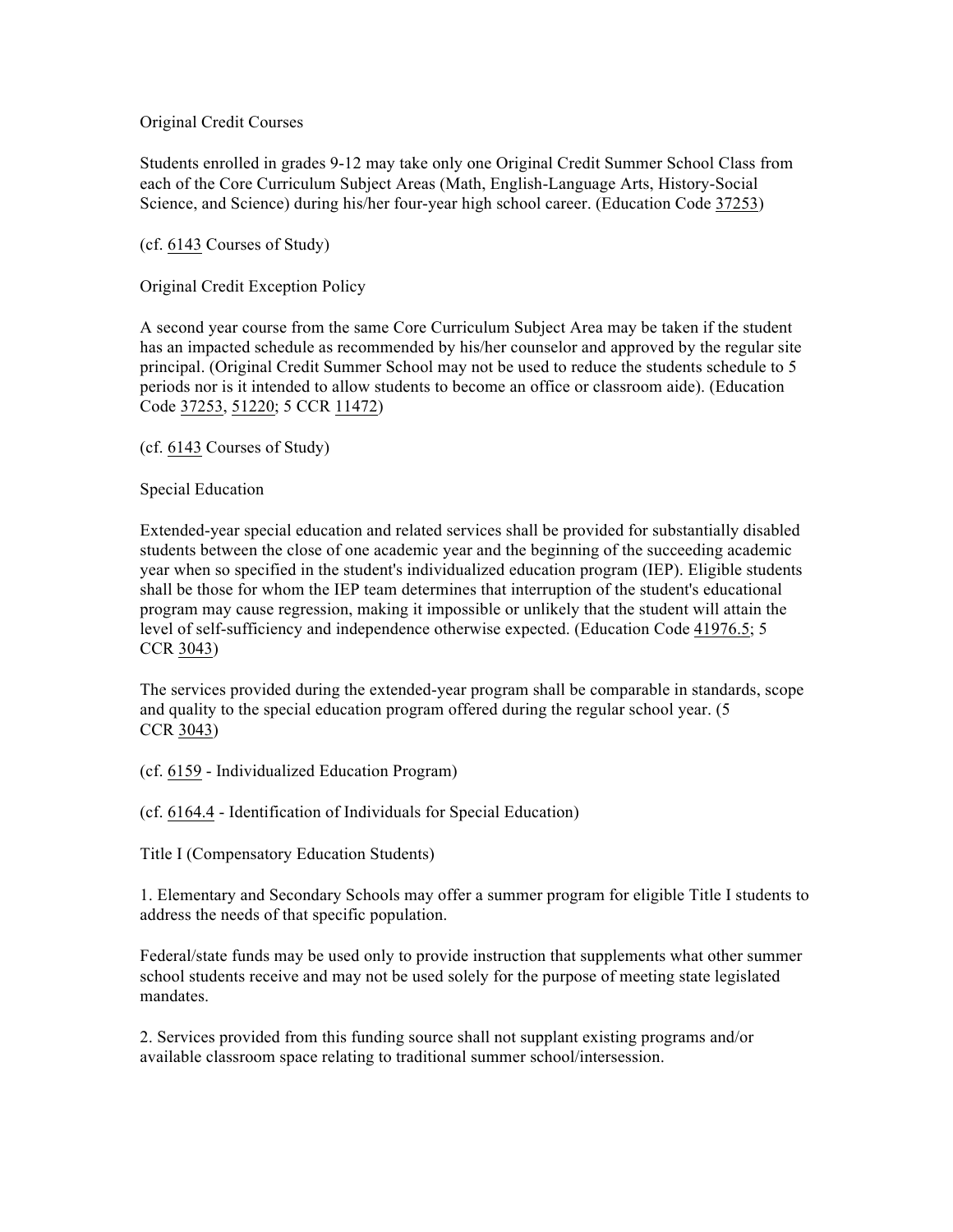3. Compensatory education students, however, must have equal opportunity and access to the regular summer school through the process established by the district for the selection of the students.

### Migrant Education

The district offers traditional summer programs and intersession programs for migrant students within the district provided through a service agreement through Fresno County Office of Education.

# Community Education

The district offers fee-based programs in enrichment and recreational classes through the Office of Community Education.

1. These programs are not part of the state-supported summer school programs in core on basic skill assistance.

2. Summer school programs under community education must comply with the current Board regulations.

## ENROLLMENT

Notification of Students

All students needing basic skill assistance courses shall be notified by the third week of May prior to summer school.

1. District students shall have first priority for enrollment in summer school courses.

2. To the extent that space is available after district students have enrolled, remaining openings in summer high school classes for core academic subjects shall be open to private school students.

3. A summer school flyer will be distributed to all schools that explains courses available in both core and proficiency instruction along with site location and beginning and ending times. This flyer will be distributed by the third week in May prior to summer school.

# Suspension, Expulsion/Due Process

Students attending traditional summer school programs, intersession programs, or extended-day programs authorized by the Board must follow a standard of behavior that maintains an environment which promotes learning and protects the health, safety, and welfare of all students. Suspension or expulsion of a student from these programs may be required to maintain this environment. (Education Code 48900)

1. Suspension: means removal of a student from ongoing instruction for adjustment purposes. (Education Code 48925) All policies and Administrative Regulations regarding suspension shall apply to the summer school session.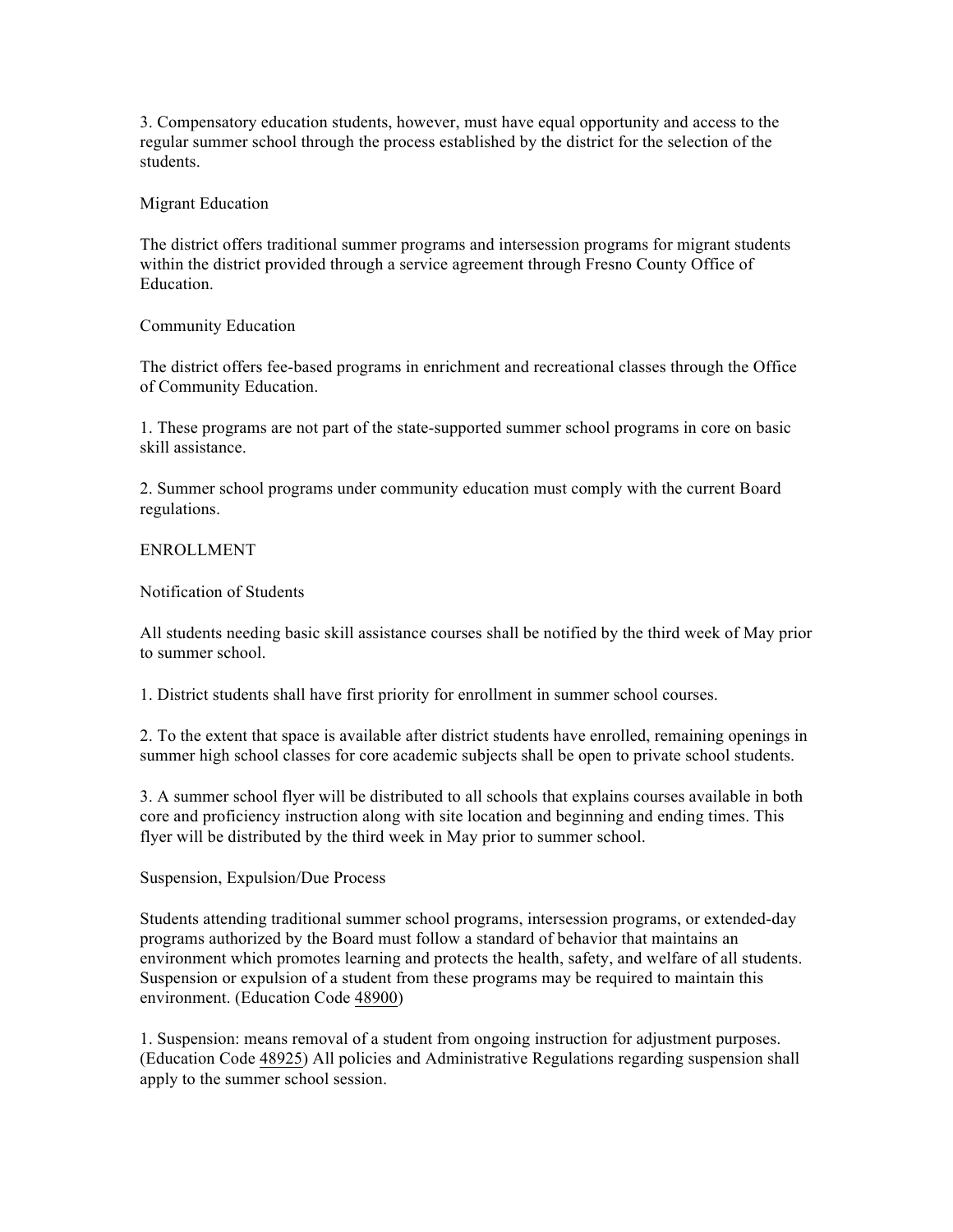(cf. 5144 - Discipline)

2. Expulsion: means removal of a student from the immediate supervision and control, or the general supervision of school personnel. (Education Code 48925) All policies and Administrative Regulations regarding expulsion shall apply to the summer school session

(cf. 5144 - Discipline)

3. Due Process: The district shall provide for the fair treatment of students facing suspension and expulsion by affording them their due process rights under the law. The administration and staff shall comply with procedures for notices and appeals as specific in Board Policy 5144.

(cf. 5144 - Discipline)

4. Notice of Regulations: At the beginning of each summer school session, the principal of each school shall ensure that all students and parents/guardians are notified in writing of all school rules related to discipline, suspension, and expulsion. (Education Code 35291.5)

a. Notification shall include information about the ongoing availability of individual school rules and all district policies and regulations pertaining to student discipline. (Education Code 35291)

b. Grounds for Suspension and Expulsion: Students may be subject to suspension or expulsion for committing any of the acts listed in Education Code 48900 (a-m).

5. Summer School contract for Secondary Summer School: The Summer School Principal will provide a contract that must be signed by the student and parents/guardians prior to attending summer school. The form will be kept on file and will include the following:

a. As a student of summer school, I understand the following rules. A violation of any of the following may result in being dropped from classes with the resulting loss of credit and grades.

(1) I must maintain a 90% attendance rate or better with no suspensions to receive credit/grade.

(2) I cannot be involved in any type of activity that would normally result in a suspension (i.e., smoking, fighting, profanity, and other activities in Education Code 48900 (a-m).

(3) Excessive tardiness is not acceptable. (two tardies equal one absence).

(4) I will participate in classroom activities and complete classroom assignments.

- (5) I will abide by district and school of attendance dress code.
- (6) I will be responsible for lost or damaged books or materials.

Summer School Graduation

1. Participants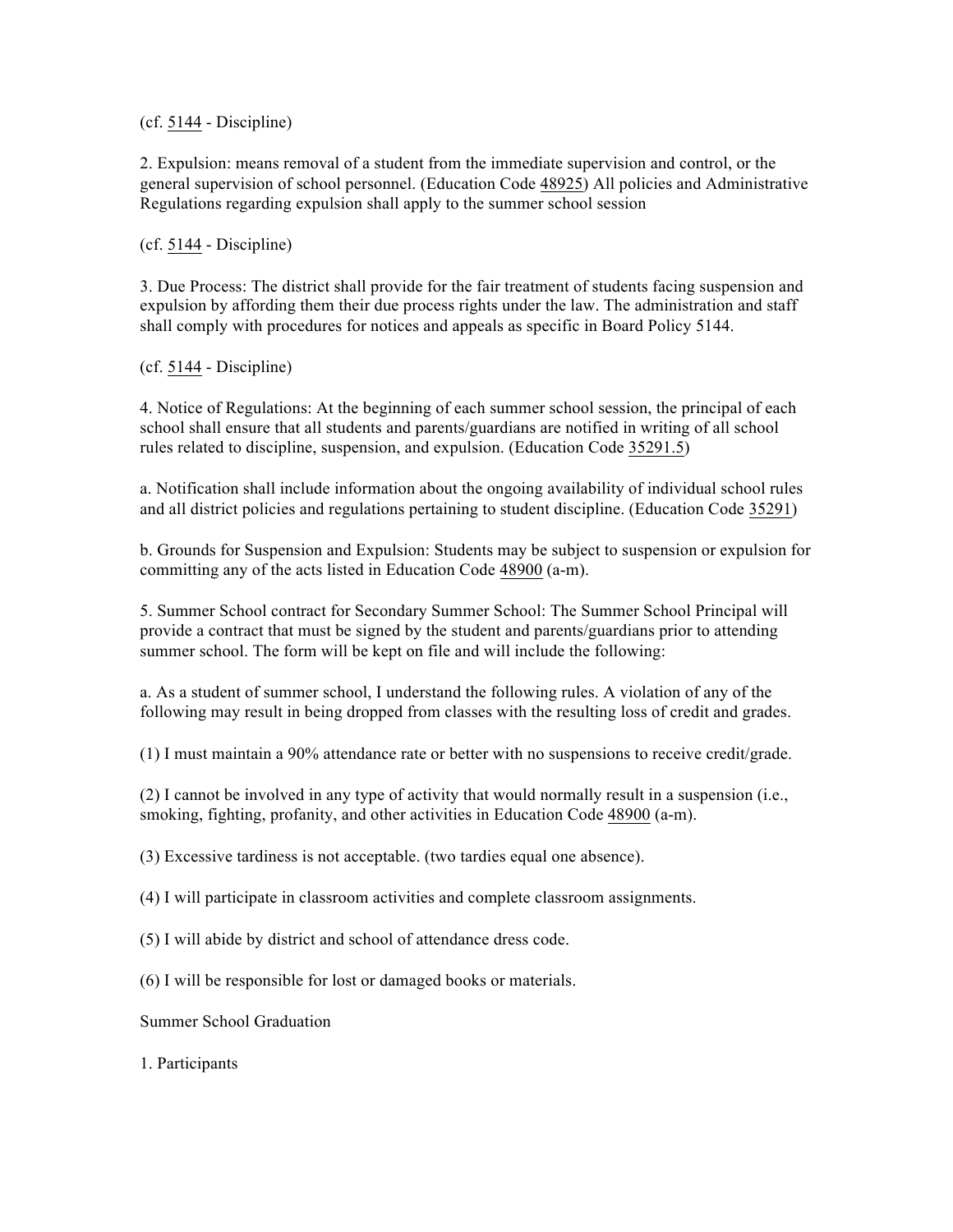Those students in the 12th grade who have completed all graduation requirements during summer school will have the opportunity to be honored in a ceremony at the conclusion of summer school.

## 2. Location

An appropriate site will be located for this event that is conducive for this type of ceremony and able to house graduate, parents/guardians, and school staff.

### Transportation

1. The Transportation Department will be notified by March 30 prior to summer school of all summer school programs needing transportation.

2. Summer school and intersession notices will contain applicable transportation information in the summer school/intersession brochure.

3. Students, parents/guardians, and site administrators will receive specific bus schedules within 10 days prior to the start of the program.

4. Transportation shall be provided for elementary students, if possible.

### Locations

1. Summer school locations will be identified by the summer school/intersession administrator and approved by the Superintendents Cabinet.

2. Locations will be reviewed on an annual basis to assure equal access and to attempt to use all appropriate sites on an equitable basis.

3. Special education programs will be located in accordance with the program and/or facility needs.

#### Staffing

1. Administration: All summer school principals shall be selected through a competitive process and be notified of openings by the fourth week of February of each year. The selection process of principal shall be reviewed annually to assure equitableness.

a. Elementary school sites shall include one principal.

b. Middle school sites shall include one principal.

c. High school sites shall include one principal and one vice principal.

2. Support Staff: All summer school sites shall have a minimum of one campus supervisor for every 1,000 students.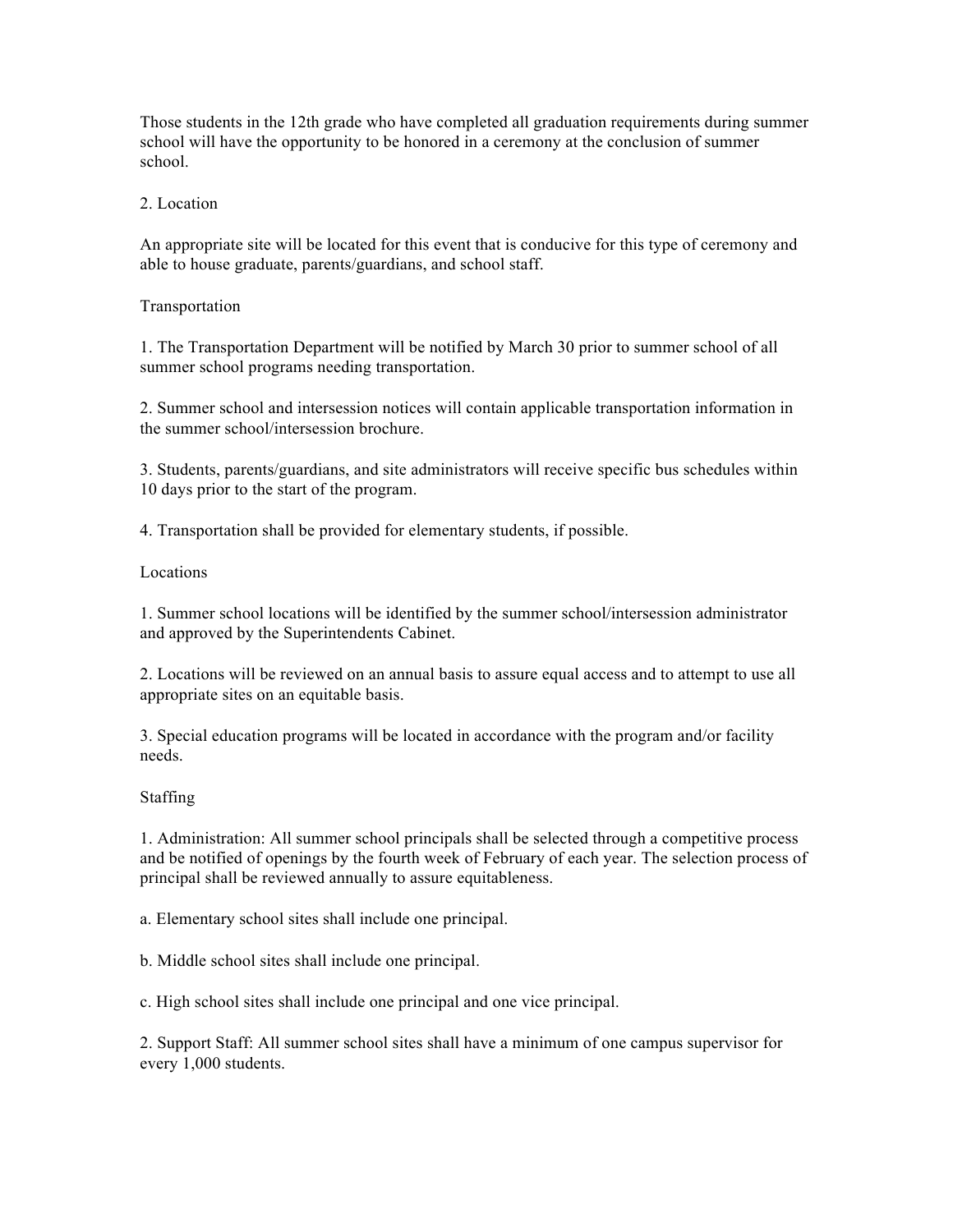3. Clerical: One office secretary shall be hired for each elementary and middle school site and two secretaries for each high school site.

4. Custodial: A minimum of three hours daily of additional custodial help will be given to all elementary and middle school sites and six hours to high school summer school sites.

5. Teachers: All classes must be taught by teachers appropriately credentialed for subjects and grade levels to which they are assigned. (Education Code 44830, 44831)

Grading and Course Credit

1. Elementary summer school and intersession will use a progress report form that records student effort and not a standard grading system.

2. Middle school and high school summer schools shall use the same grading system as regular schools. Courses taught during the regular term, as well as the summer school, shall be of the same level of difficulty.

(cf. 5121 - Examination and Grading)

3. Course Credits

a. Districts serving secondary students for course credit should maintain a summer school session of at least 240 minutes per day.

b. A review course which carries five semester credits must be offered for a minimum of 60 clock hours; an original credit class which carries five semester credits must be offered for a minimum of 75 clock hours. All clock hours are exclusive of break and passing time.

c. Secondary summer school students not in attendance for more than three days shall be dropped with no credit/grade.

Travel and Fees

1. Tuition for Summer School

a. Tuition charges and fees are prohibited under 5 CCR 350.

b. The district will not charge fees to any student who attends traditional summer school and intersession supported by state funding for proficiency assistance and core academic instructions.

2. Travel

a. Districts are limited to such travel as is specifically authorized in the Education Code.

b. Field trip and travel under summer school supported programs shall be limited to budget allocations.

Attendance Reporting